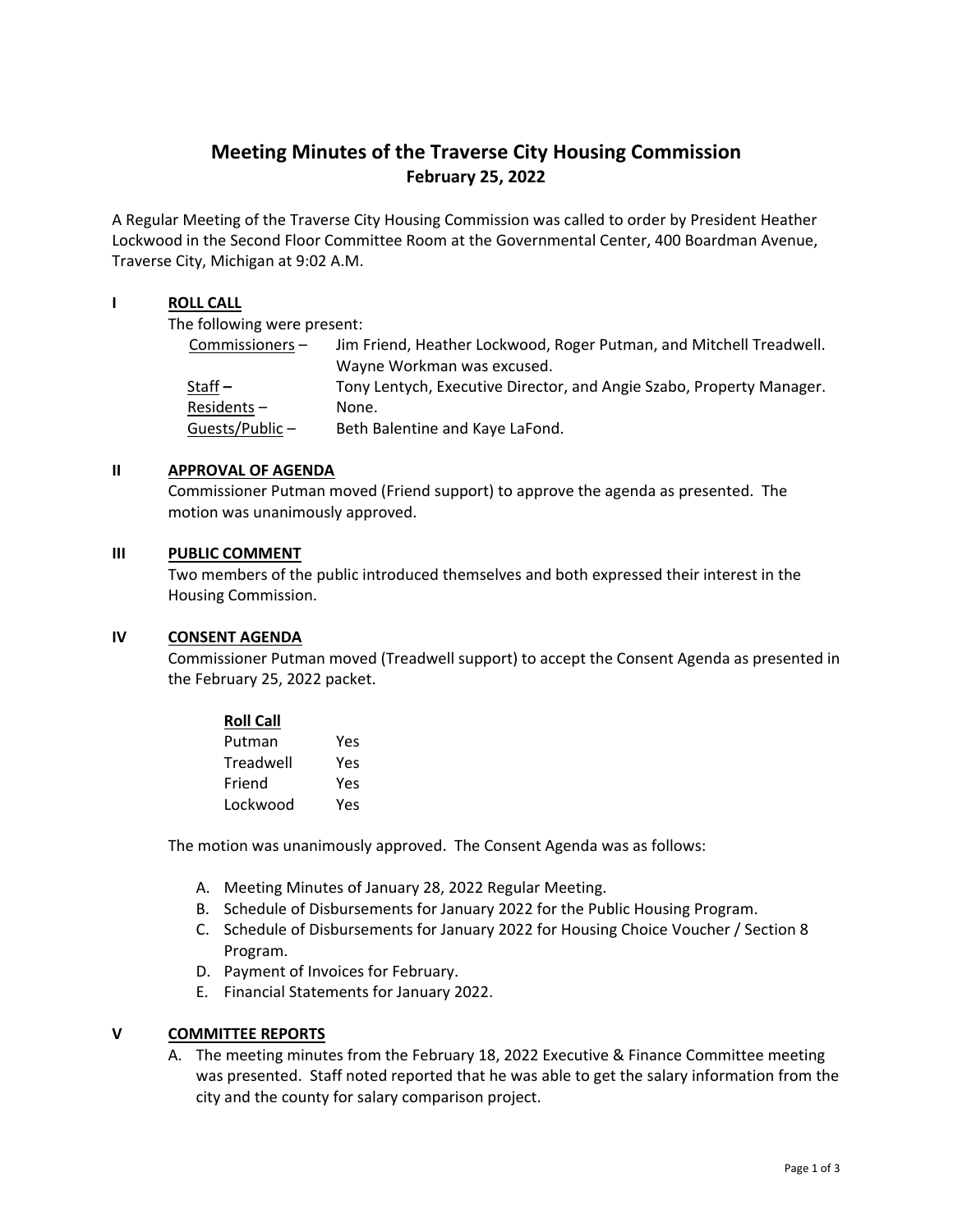- B. The meeting minutes from the February 17, 2022 Governance & Compliance Committee meeting was presented. The Committee will begin work on the HCV/Section 8 Administrative Plan.
- C. The meeting minutes from the February 3, 2022 Communication & Outreach Committee meeting was presented. It was the first meeting of the committee in over a year. A website refresh and marketing for the BATA – TCHC project was discussed.

## **VI STAFF AND PROGRAM REPORTS**

- A. The Executive Director's February Report was presented. Staff was asked to provide an update on the Elk Rapids Housing Task Force and was also asked to provide an update on the County's ARPA committee.
- B. The February 2022 Family Self‐Sufficiency Report was presented and accepted. One participant graduated last month and another person has signed up.
- C. The Resident Council Report for February 2022 in the packet was reviewed. They now have over \$6000.00 in their account which is their largest amount ever.

# **VII OLD BUSINESS**

- A. The TCHC Policy Review Schedule was presented and briefly reviewed. There were no questions.
- B. Staff submitted a memorandum on activities with the RAD Program. The denial of our Waiver Request was over turned and the letter was attached. There will be a RAD Meeting on a Saturday so that families and friends can attend.
- C. A memorandum on the BATA/LaFranier Road project was reviewed. The planning commission approved the "findings of fact" and is recommending the project to the Garfield Township Trustees. Due to some scheduling issues, the final PUD approval is now scheduled for March 22, 2022. Three new site drawings were shared with Commissioners.

# **VIII NEW BUSINESS**

A. Staff introduced a memorandum announcing a public hearing for TCHC's CFP Annual Plan. This did not require any action by the Commission.

## **IX CORRESPONDENCE**

Three (3) items of correspondence were presented and accepted into the record: two recent articles (Record Eagle and the Ticker) on the BATA‐TCHC deal and a Record‐Eagle op‐ed critical of the County's ARPA committee.

Staff also announced that the Cheboygan Housing Commission contacted TCHC about a possible contractual relationship – expect more information soon.

## **X PUBLIC COMMENT**

None.